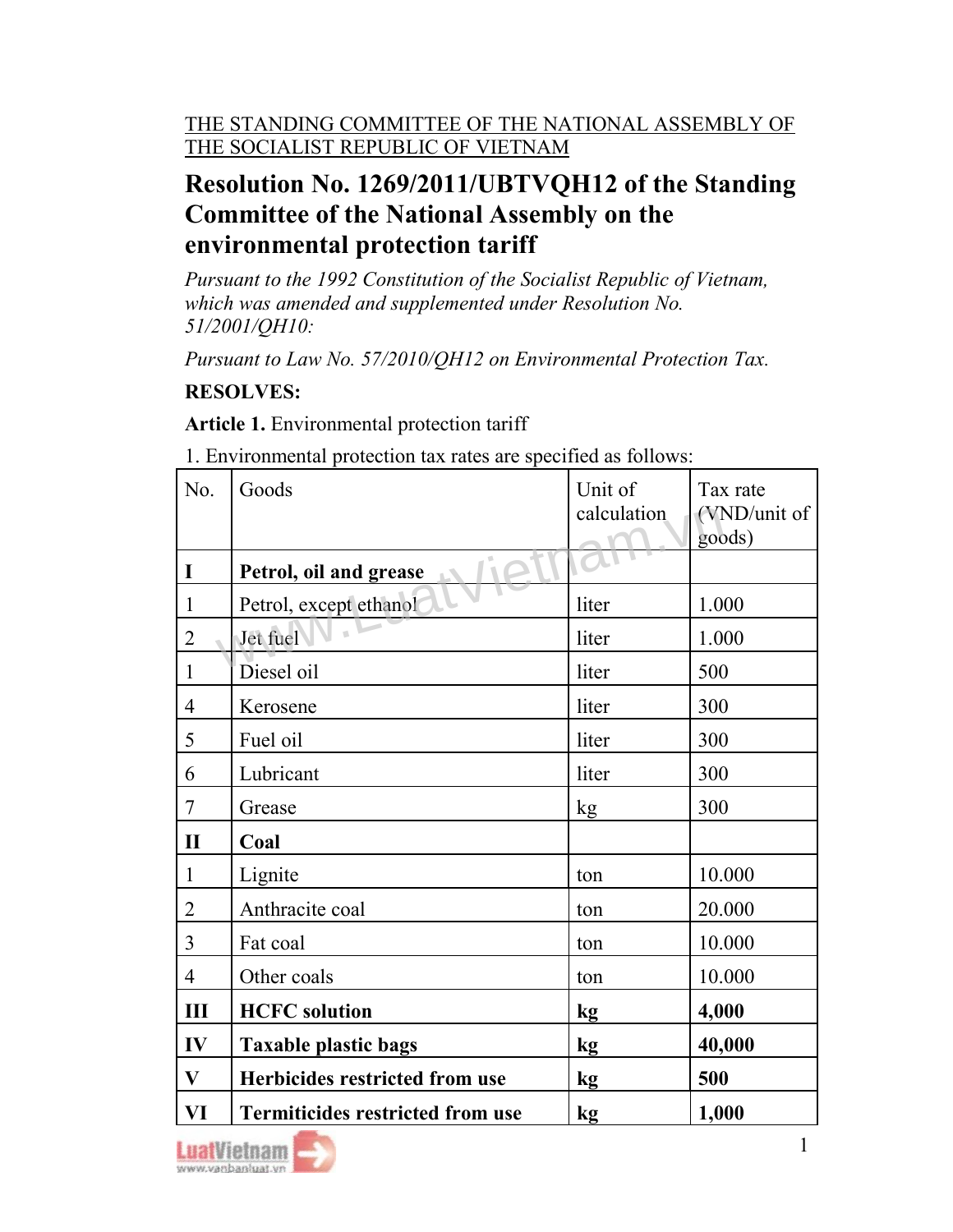| VII | <b>Forest product preservatives</b><br>restricted from use | kg | 1,000 |
|-----|------------------------------------------------------------|----|-------|
|     | VIII Storehouse disinfectants restricted<br>from use       | kg | 1,000 |

2. Goods details specified in Sections VI, VII and VIII of the environmental protection tariff are provided in the Appendix to this Resolution.

Article 2. Effect

This Resolution takes effect on January 1, 2012.-

On Behalf of the National Assembly Standing Committee Chairman NGUYEN PHU TRONG

## APPENDIX

(To the National Assembly Standing Committee's Resolution No.

|                | To the Franchia Hisseniory Brahamiz Communee's Resonation Fro.<br>1269/2011/UBTVQH12 of July 14. 2011, on the environmental protection<br>tariff) |                        |  |  |  |
|----------------|---------------------------------------------------------------------------------------------------------------------------------------------------|------------------------|--|--|--|
|                | Names of active elements or materials                                                                                                             | Name of<br>commodities |  |  |  |
| I              | <b>Termiticides restricted from use</b>                                                                                                           |                        |  |  |  |
| 1              | $Na_2SiF_6 50\% + HBO_3 10\% + CuSO_4 30\%$                                                                                                       | <b>PMC</b>             |  |  |  |
|                |                                                                                                                                                   | 90 powder              |  |  |  |
| $\overline{2}$ | $Na2SiF6 80% + ZnCl2 20%$                                                                                                                         | <b>PMs</b>             |  |  |  |
|                |                                                                                                                                                   | 100 powder             |  |  |  |
| $\mathbf{I}$   | Forest product preservatives restricted from<br>use                                                                                               |                        |  |  |  |
| $\mathbf{1}$   | Methylene bis thiocyanate $5\%$ + Quaernary<br>ammonium compounds 25%                                                                             | Celbrite               |  |  |  |
|                |                                                                                                                                                   | MT 30EC                |  |  |  |
| $\overline{2}$ | Methylene bis thiocyanate $10\% +2$ -<br>(thiocyanomethylthio) benzothiazole 10%                                                                  | Celbrite               |  |  |  |
|                |                                                                                                                                                   | <b>TC 20L</b>          |  |  |  |
| 3              | Sodium Tetraborate decahydrate 54% + Boric<br>acid $36%$                                                                                          | Celbor                 |  |  |  |
|                |                                                                                                                                                   | 90SP                   |  |  |  |
| 4              | $CuSO_4$ 50% + $K_2Cr_2O_7$ 50%                                                                                                                   | XM <sub>5</sub>        |  |  |  |
|                |                                                                                                                                                   | 100 powder             |  |  |  |